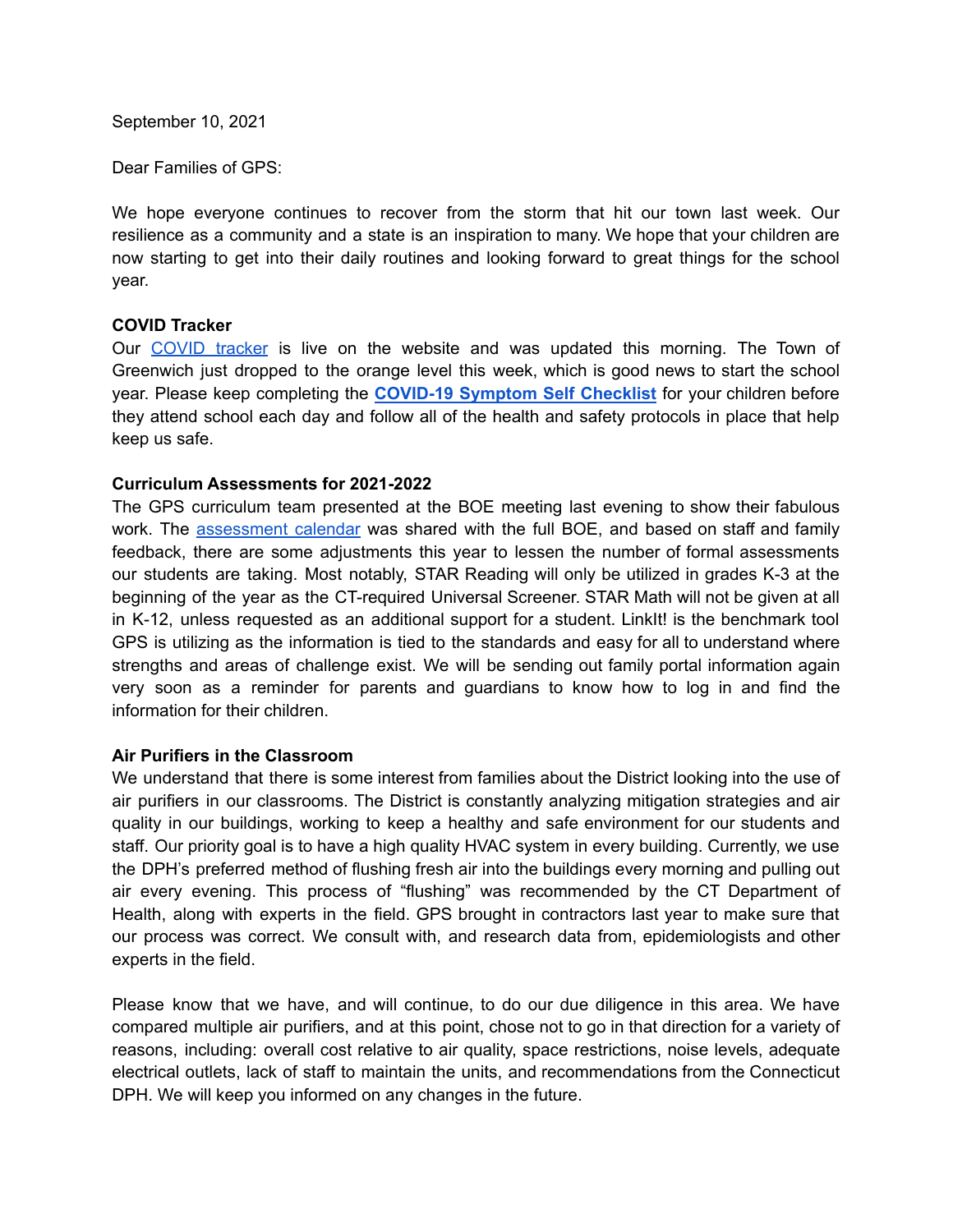## **GHS Environmental Testing & Remediation Planning Update**

Last week we alerted you that we will have an update to share on the long-term GHS Soil Remediation Project to show you the work that was done over the summer and what comes next in the fall. Please read the full [report](https://resources.finalsite.net/images/v1631020969/greenwich/dfqohjsmqgdph6qwqdmm/GHSPublicUpdateSeptember202109-03-21.pdf) to see exactly which locations are accessible. Remember, the school continues to be safe and parking areas and most athletic fields are available for use during the school year. This multi-year project will impact us over the next two years. The great news is that this project has been in planning for over a decade and it is getting done. We will also gain some brand new turf on the fields as part of the mitigation plan so our students will have updated fields as the work is completed.

## **Vaccination Pop-Up Clinics**

The Connecticut Department of Public Health has included GPS on their state-wide schedule, sending pop-up clinics to GHS and all three middle school parking lots for those students that choose to get a COVID-19 vaccination. The families that voluntarily decide to get their first Pfizer dose will also be scheduled for their second dose three weeks later. No appointment is needed, vaccines are free to all eligible individuals (12 years or older), no insurance or identification is required, and a parent or guardian should sign the first page of the DPH [Vans](https://portal.ct.gov/vaccine-portal/-/media/Coronavirus/DPH-Vans/COVID-vaccine-intake-form-ALL.docx) COVID Vaccine [Consent](https://portal.ct.gov/vaccine-portal/-/media/Coronavirus/DPH-Vans/COVID-vaccine-intake-form-ALL.docx) Form. As a reminder, we are asking for families of students in the 12+ age eligible population to volunteer the vaccination status of their children by emailing, faxing, or handing a copy directly to your school nurse

> Schedule (2:00-5:00 PM each day) Greenwich HS: September 21, 30 Central MS: September 14, October 5 Eastern MS: September 15, October 6 Western MS: September 20, October 11

## **Big Ideas Math Program Grades K-8**

Please join our *Big Ideas Math Virtual Parent Night* that will provide more insight into the Big Ideas Math program. These presentations will cover Big Ideas research and design, high impact strategies, online portal, dynamic classroom, and much more! Presentations will be recorded and made available for those unable to attend.

- **September 14** Elementary Parent Night (7-8 pm) Zoom Link: <https://cengage.zoom.us/j/93969941484>
- **September 21** Middle School Parent Night (7-8 pm) Zoom Link: <https://cengage.zoom.us/j/91085577218>

Have a great weekend!

Dr. Toni Jones Superintendent of Schools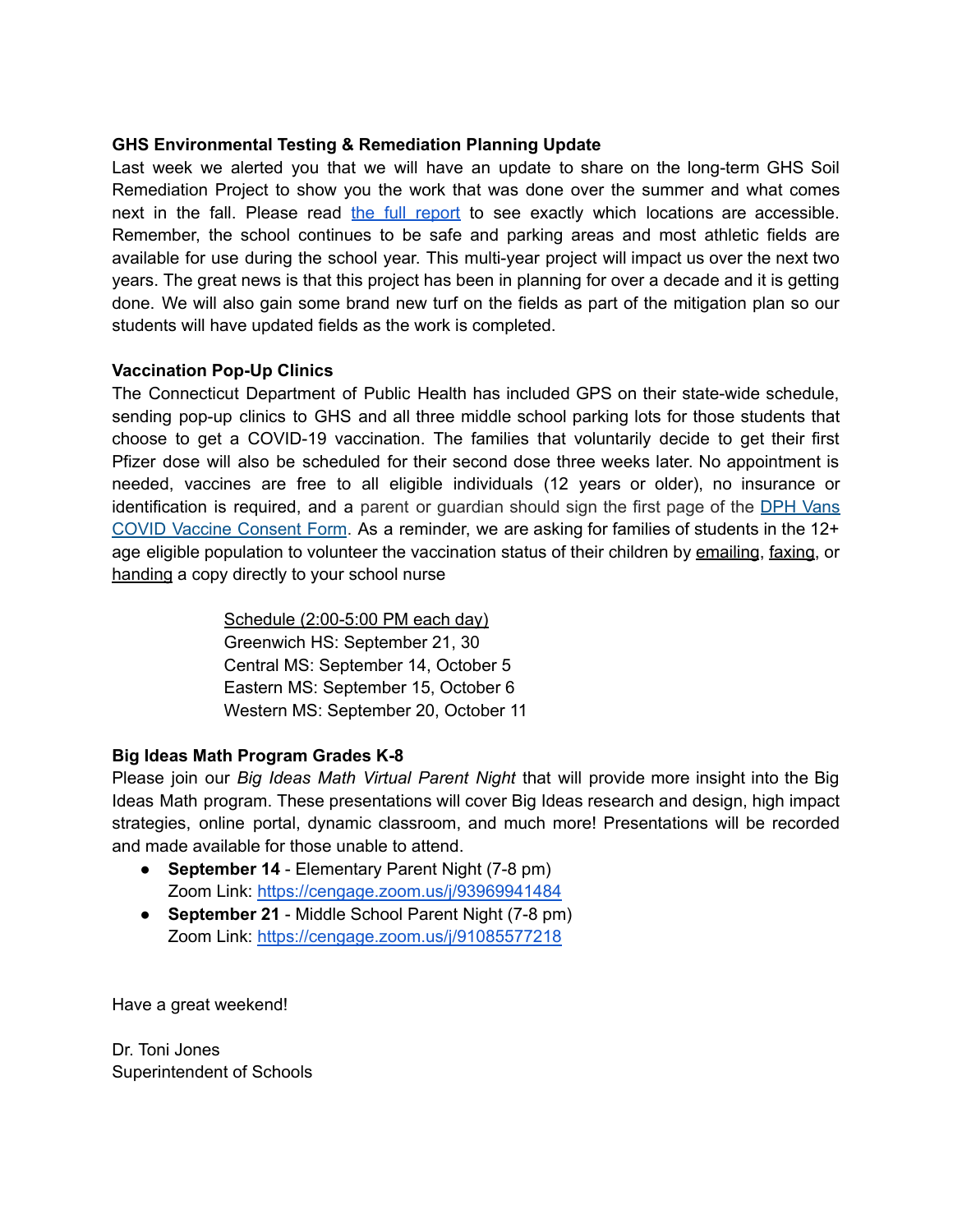10 de septiembre de 2021

Estimadas familias de GPS:

Esperamos que todos continúen recuperándose de la tormenta que azotó nuestra ciudad la semana pasada. Nuestra resiliencia como comunidad y estado es una inspiración para muchos. Esperamos que sus hijos estén comenzando a incorporarse a sus rutinas diarias y estén ansiosos por ver grandes cosas para el año escolar.

#### **Rastreador de COVID**

Nuestro [rastreador](https://www.greenwichschools.org/teaching-learning/student-support-services/health-services/covid-19/covid-19-tracker-2021-2022-school-year) de COVID está disponible en el sitio web y se actualizó esta mañana. La ciudad de Greenwich acaba de caer al nivel naranja esta semana, lo cual es una buena noticia para comenzar el año escolar. Se le recuerda completar el **[COVID-19](https://resources.finalsite.net/images/v1600868987/greenwich/vrdoomnnyw1oq6vnh4vp/GPSCOVIDSelfChecklistENGLISH-2.pdf) Síntoma Auto Lista de [verificación](https://resources.finalsite.net/images/v1600868987/greenwich/vrdoomnnyw1oq6vnh4vp/GPSCOVIDSelfChecklistENGLISH-2.pdf)** para sus hijos antes de asistir a la escuela cada día y seguir todos los protocolos de seguridad y salud en el lugar que nos ayude a mantener a salvo.

#### **Evaluaciones del plan de estudios para 2021-2022**

El equipo del plan de estudios de GPS se presentó en la reunión de BOE anoche para mostrar su fabuloso trabajo. El calendario de [evaluaciones](https://www.greenwichschools.org/teaching-learning/assessment) se compartió con toda la BOE y, según los comentarios del personal y la familia, este año hay algunos ajustes para disminuir la cantidad de evaluaciones formales que están tomando nuestros estudiantes. En particular, STAR Reading solo se utilizará en los grados K-3 al comienzo del año como el Universal Screener requerido por CT. STAR Math no se dará en absoluto en K-12, a menos que se solicite como apoyo adicional para un estudiante. ¡Vincularlo! es la herramienta de referencia que utiliza GPS, ya que la información está vinculada a los estándares y es fácil de entender para todos dónde existen las fortalezas y las áreas de desafío. Muy pronto estaremos enviando información del portal familiar nuevamente como un recordatorio para que los padres y tutores sepan cómo iniciar sesión y encontrar la información para sus hijos.

#### **Purificadores de aire en el salón de clases**

Entendemos que hay cierto interés de las familias en que el Distrito esté investigando el uso de purificadores de aire en nuestros salones de clases. El Distrito analiza constantemente las estrategias de mitigación y la calidad del aire en nuestros edificios, trabajando para mantener un ambiente saludable y seguro para nuestros estudiantes y personal. Nuestro objetivo prioritario es tener un sistema HVAC de alta calidad en cada edificio. Actualmente, utilizamos el método preferido del DPH de descargar aire fresco en los edificios todas las mañanas y sacar aire todas las noches. Este proceso de "lavado" fue recomendado por el Departamento de Salud de CT, junto con expertos en el campo. GPS trajo contratistas el año pasado para asegurarse de que nuestro proceso fuera correcto. Consultamos e investigamos datos de epidemiólogos y otros expertos en el campo.

Por favor, sepa que tenemos y continuaremos haciendo nuestra debida diligencia en esta área. Hemos comparado varios purificadores de aire y, en este punto, optamos por no ir en esa dirección por una variedad de razones, que incluyen: costo general en relación con la calidad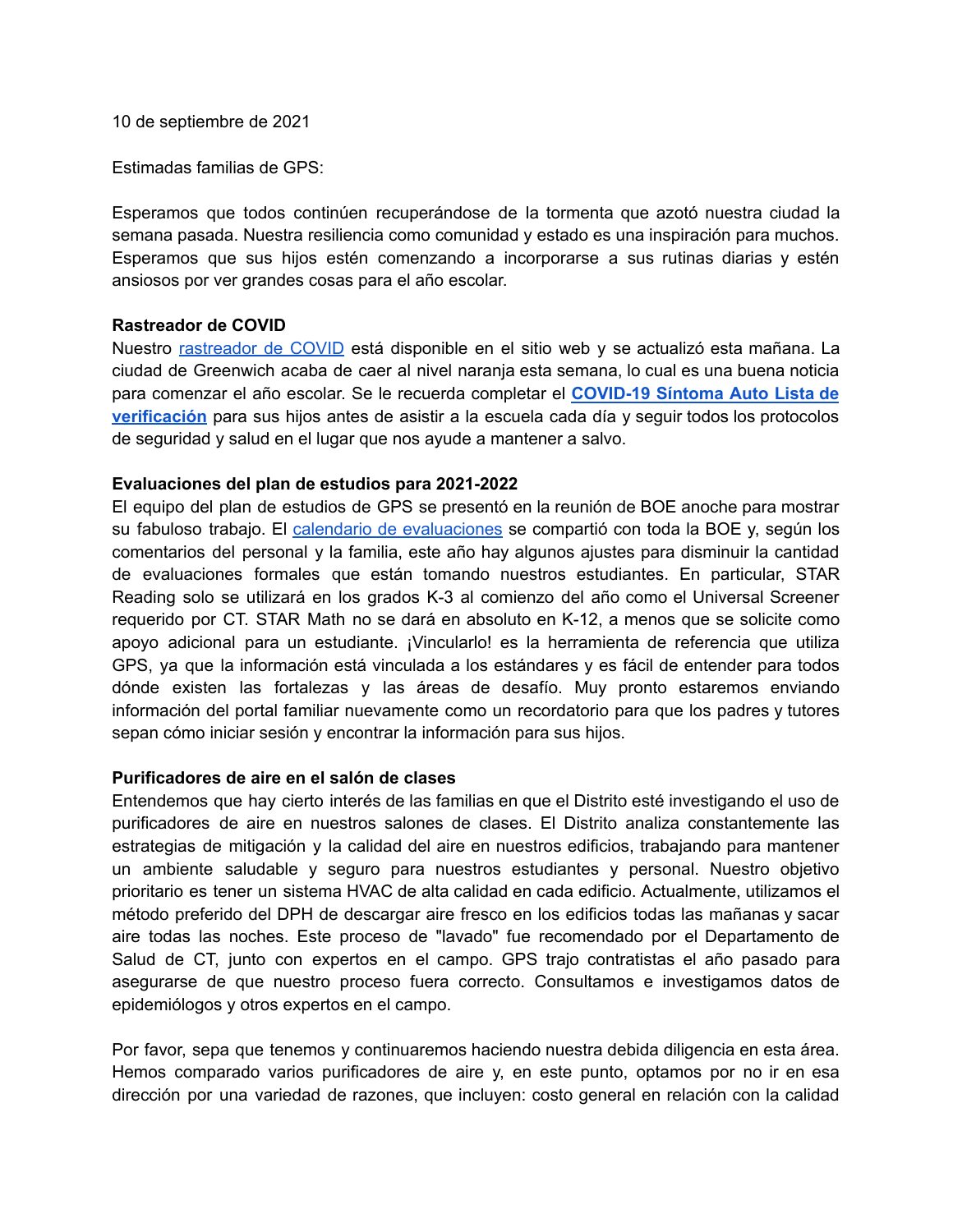del aire, restricciones de espacio, niveles de ruido, enchufes eléctricos adecuados, falta de personal para mantener el aire. unidades y recomendaciones del DPH de Connecticut. Le mantendremos informado sobre cualquier cambio en el futuro.

## **Actualización de planificación de remediación y pruebas ambientales de GHS**

La semana pasada le avisamos que tendremos una actualización para compartir sobre el Proyecto de remediación de suelos de GHS a largo plazo para mostrarle el trabajo que se realizó durante el verano y lo que viene a continuación en el otoño. Lea el informe [completo](https://resources.finalsite.net/images/v1631020969/greenwich/dfqohjsmqgdph6qwqdmm/GHSPublicUpdateSeptember202109-03-21.pdf) para ver exactamente a qué ubicaciones se puede acceder. Recuerde, la escuela sigue siendo segura y las áreas de estacionamiento y la mayoría de los campos deportivos están disponibles para su uso durante el año escolar. Este proyecto de varios años nos impactará durante los próximos dos años. La buena noticia es que este proyecto se ha estado planificando durante más de una década y se está haciendo. También ganaremos un poco de césped nuevo en los campos como parte del plan de mitigación para que nuestros estudiantes tengan campos actualizados a medida que se complete el trabajo.

## **Clínicasvacunación**

emergentes deEl Departamento de Salud Pública de Connecticut ha incluido GPS en su programa estatal, enviando clínicas emergentes a GHS y a los tres estacionamientos de las escuelas intermedias para aquellos estudiantes que eligen vacunarse contra el COVID-19. Las familias que voluntariamente decidan recibir su primera dosis de Pfizer también serán programadas para su segunda dosis tres semanas después. No se necesita cita, las vacunas son gratuitas para todas las personas elegibles (12 años o más), no se requiere seguro ni identificación, y un padre o tutor debe firmar la primera página del formulario de [consentimiento](https://portal.ct.gov/vaccine-portal/-/media/Coronavirus/DPH-Vans/COVID-vaccine-intake-form-ALL.docx) para la [vacuna](https://portal.ct.gov/vaccine-portal/-/media/Coronavirus/DPH-Vans/COVID-vaccine-intake-form-ALL.docx) COVID de DPH Vans. Como recordatorio, estamos pidiendo a las familias de estudiantes en la población elegible de más de 12 años que ofrezcan voluntariamente el estado de vacunación de sus hijosun enviandocorreo electrónico, faxo entregando una copia directamente a la enfermera de su escuela

> Horario (2: 00-5: 00 PM cada día) Greenwich HS: 21 de septiembre, 30 Central MS: 14 de septiembre, 5 de octubre Eastern MS: 15 de septiembre, 6 de octubre Western MS: 20 de septiembre, 11 de octubre

# **Programa de Matemáticas Big Ideas Grados K-8**

Por favor únase a nuestro *Padre Virtual de Matemáticas Big Ideas Noche* que brindará más información sobre el programa Big Ideas Math. Estas presentaciones cubrirán la investigación y el diseño de Big Ideas, estrategias de alto impacto, portal en línea, aula dinámica y mucho más. Las presentaciones se grabarán y estarán disponibles para quienes no puedan asistir.

- **14 de septiembre** Noche de padres de primaria (7-8 pm) Zoom Link: <https://cengage.zoom.us/j/93969941484>
- **21 de septiembre** Noche de padres en la escuela intermedia (7-8 pm) Zoom Link: <https://cengage.zoom.us/j/91085577218> i